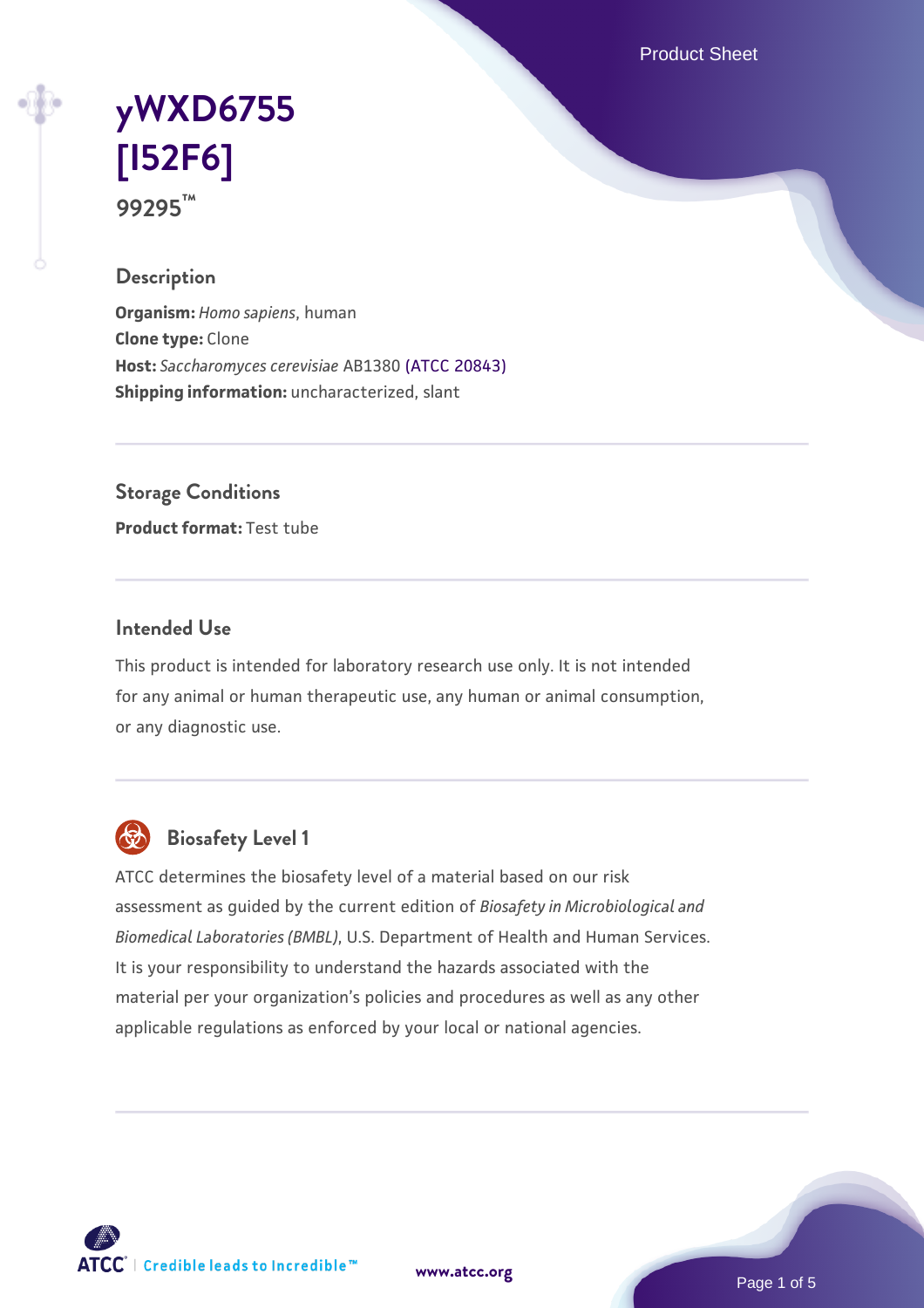**99295**

## **Certificate of Analysis**

For batch-specific test results, refer to the applicable certificate of analysis that can be found at www.atcc.org.

#### **Insert Information**

**Type of DNA:** genomic **Genome:** Homo sapiens **Chromosome:** X **Gene name:** DNA Segment **Gene product:** DNA Segment **Contains complete coding sequence:** Unknown

#### **Vector Information**

**Type of vector:** YAC **Markers:** SUP4; URA3; TRP1

## **Growth Conditions**

**Medium:**  [ATCC Medium 1245: YEPD](https://www.atcc.org/-/media/product-assets/documents/microbial-media-formulations/1/2/4/5/atcc-medium-1245.pdf?rev=705ca55d1b6f490a808a965d5c072196) **Temperature:** 30°C

## **Notes**

More information may be available from ATCC (http://www.atcc.org or 703- 365-2620).

## **Material Citation**

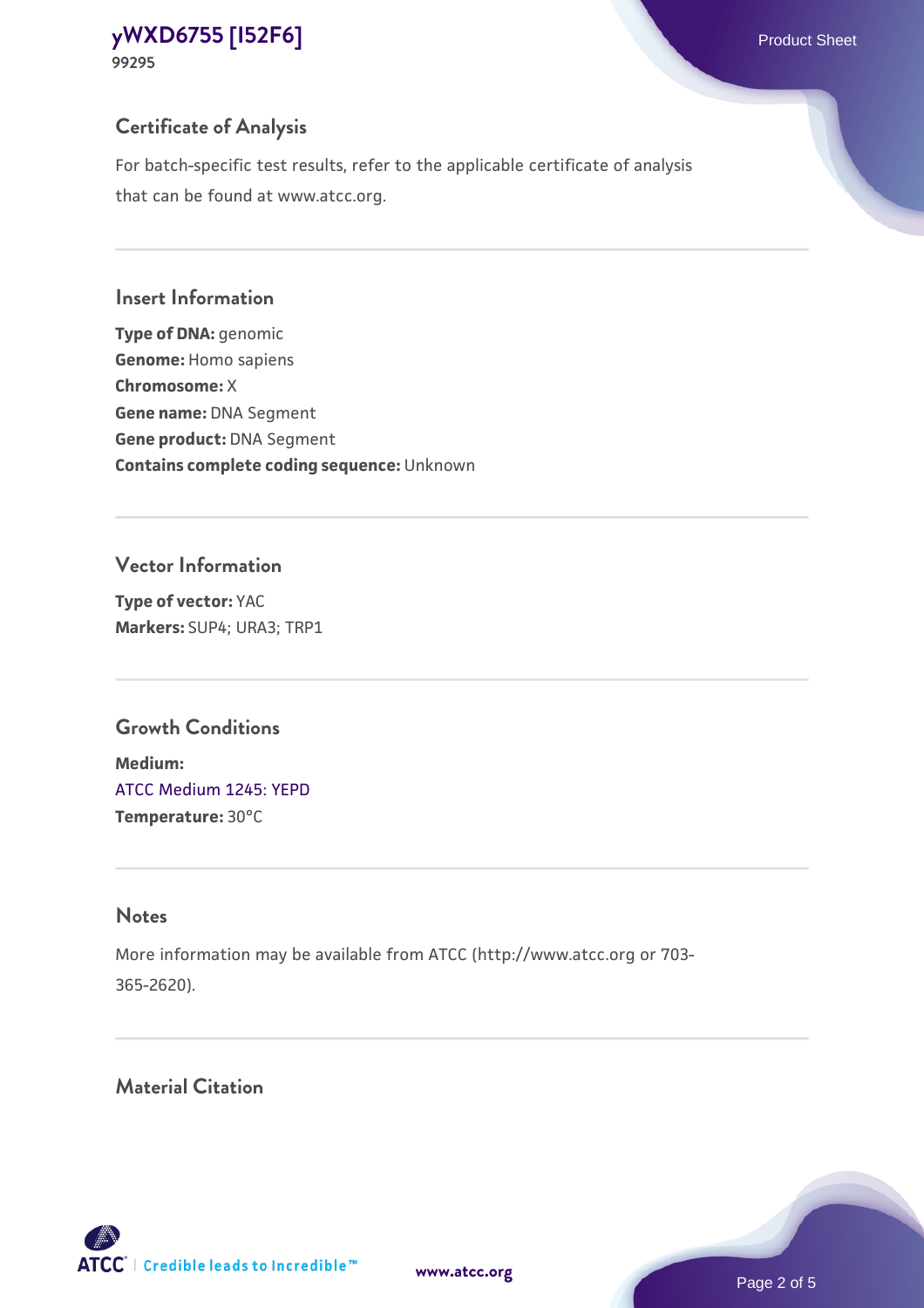If use of this material results in a scientific publication, please cite the material in the following manner: yWXD6755 [I52F6] (ATCC 99295)

#### **References**

References and other information relating to this material are available at www.atcc.org.

### **Warranty**

The product is provided 'AS IS' and the viability of  $ATCC<sup>®</sup>$  products is warranted for 30 days from the date of shipment, provided that the customer has stored and handled the product according to the information included on the product information sheet, website, and Certificate of Analysis. For living cultures, ATCC lists the media formulation and reagents that have been found to be effective for the product. While other unspecified media and reagents may also produce satisfactory results, a change in the ATCC and/or depositor-recommended protocols may affect the recovery, growth, and/or function of the product. If an alternative medium formulation or reagent is used, the ATCC warranty for viability is no longer valid. Except as expressly set forth herein, no other warranties of any kind are provided, express or implied, including, but not limited to, any implied warranties of merchantability, fitness for a particular purpose, manufacture according to cGMP standards, typicality, safety, accuracy, and/or noninfringement.

#### **Disclaimers**

This product is intended for laboratory research use only. It is not intended for any animal or human therapeutic use, any human or animal consumption,





Page 3 of 5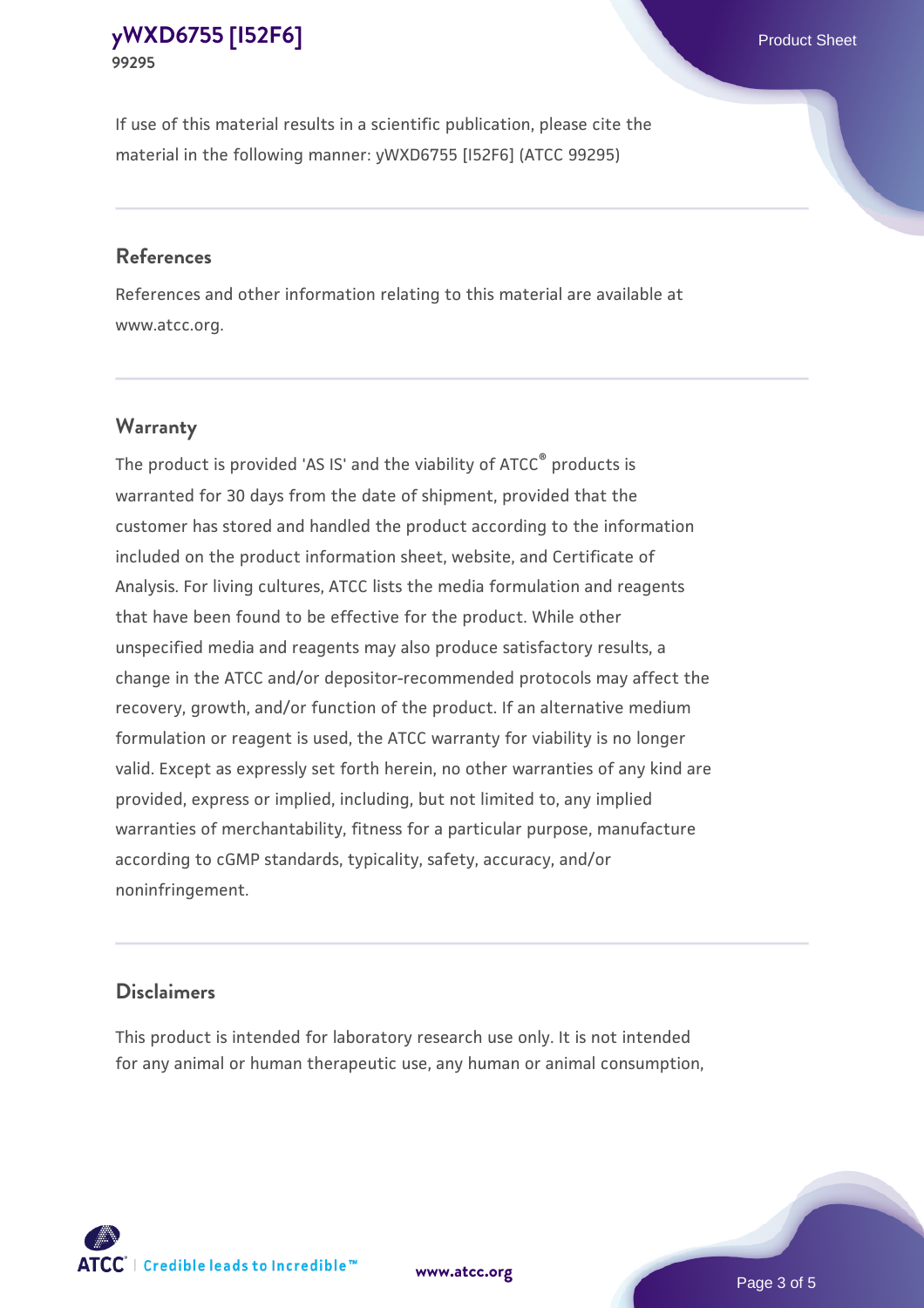or any diagnostic use. Any proposed commercial use is prohibited without a license from ATCC.

While ATCC uses reasonable efforts to include accurate and up-to-date information on this product sheet, ATCC makes no warranties or representations as to its accuracy. Citations from scientific literature and patents are provided for informational purposes only. ATCC does not warrant that such information has been confirmed to be accurate or complete and the customer bears the sole responsibility of confirming the accuracy and completeness of any such information.

This product is sent on the condition that the customer is responsible for and assumes all risk and responsibility in connection with the receipt, handling, storage, disposal, and use of the ATCC product including without limitation taking all appropriate safety and handling precautions to minimize health or environmental risk. As a condition of receiving the material, the customer agrees that any activity undertaken with the ATCC product and any progeny or modifications will be conducted in compliance with all applicable laws, regulations, and guidelines. This product is provided 'AS IS' with no representations or warranties whatsoever except as expressly set forth herein and in no event shall ATCC, its parents, subsidiaries, directors, officers, agents, employees, assigns, successors, and affiliates be liable for indirect, special, incidental, or consequential damages of any kind in connection with or arising out of the customer's use of the product. While reasonable effort is made to ensure authenticity and reliability of materials on deposit, ATCC is not liable for damages arising from the misidentification or misrepresentation of such materials.

Please see the material transfer agreement (MTA) for further details regarding the use of this product. The MTA is available at www.atcc.org.

### **Copyright and Trademark Information**

© ATCC 2021. All rights reserved.

ATCC is a registered trademark of the American Type Culture Collection.



**[www.atcc.org](http://www.atcc.org)**

Page 4 of 5